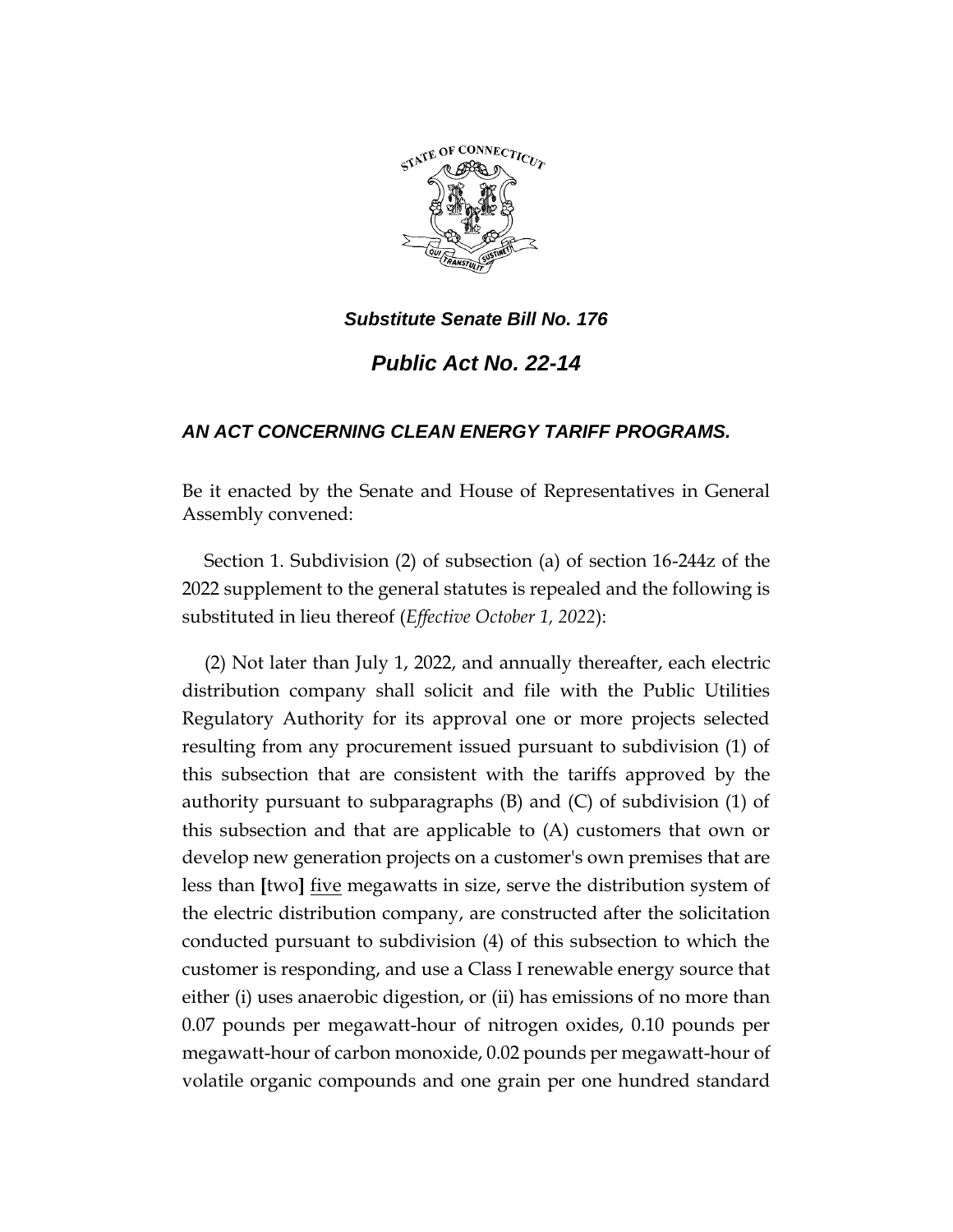cubic feet, (B) customers that own or develop new generation projects on a customer's own premises that are less than **[**two**]** five megawatts in size, serve the distribution system of the electric distribution company, are constructed after the solicitation conducted pursuant to subdivision (4) of this subsection to which the customer is responding, and use a Class I renewable energy source that emits no pollutants, and (C) customers that own or develop new generation projects that are a shared clean energy facility, **[**as defined in section 16-244x, and subscriptions, as defined in such section, associated with such facility,**]** consistent with the program requirements developed pursuant to subparagraph (C) of subdivision (1) of this subsection. For purposes of this section, "shared clean energy facility" means a Class I renewable energy source, as defined in section 16-1, that (i) is served by an electric distribution company, as defined in section 16-1, (ii) is within the same electric distribution company service territory as the individual billing meters for subscriptions, (iii) has a nameplate capacity rating of five megawatts or less, and (iv) has at least two subscribers. Any project that is eligible pursuant to subparagraph (C) of this subdivision shall not be eligible pursuant to subparagraph (A) or (B) of this subdivision.

Sec. 2. Subdivisions (6) and (7) of subsection (a) of section 16-244z of the 2022 supplement to the general statutes are repealed and the following is substituted in lieu thereof (*Effective October 1, 2022*):

(6) The program requirements for shared clean energy facilities developed pursuant to subparagraph (C) of subdivision (1) of this subsection shall include, but not be limited to, the following:

(A) The department shall allow cost-effective projects of various nameplate capacities that may allow for the construction of multiple projects in the service area of each electric distribution company that operates within the state.

(B) The department shall determine the billing credit for any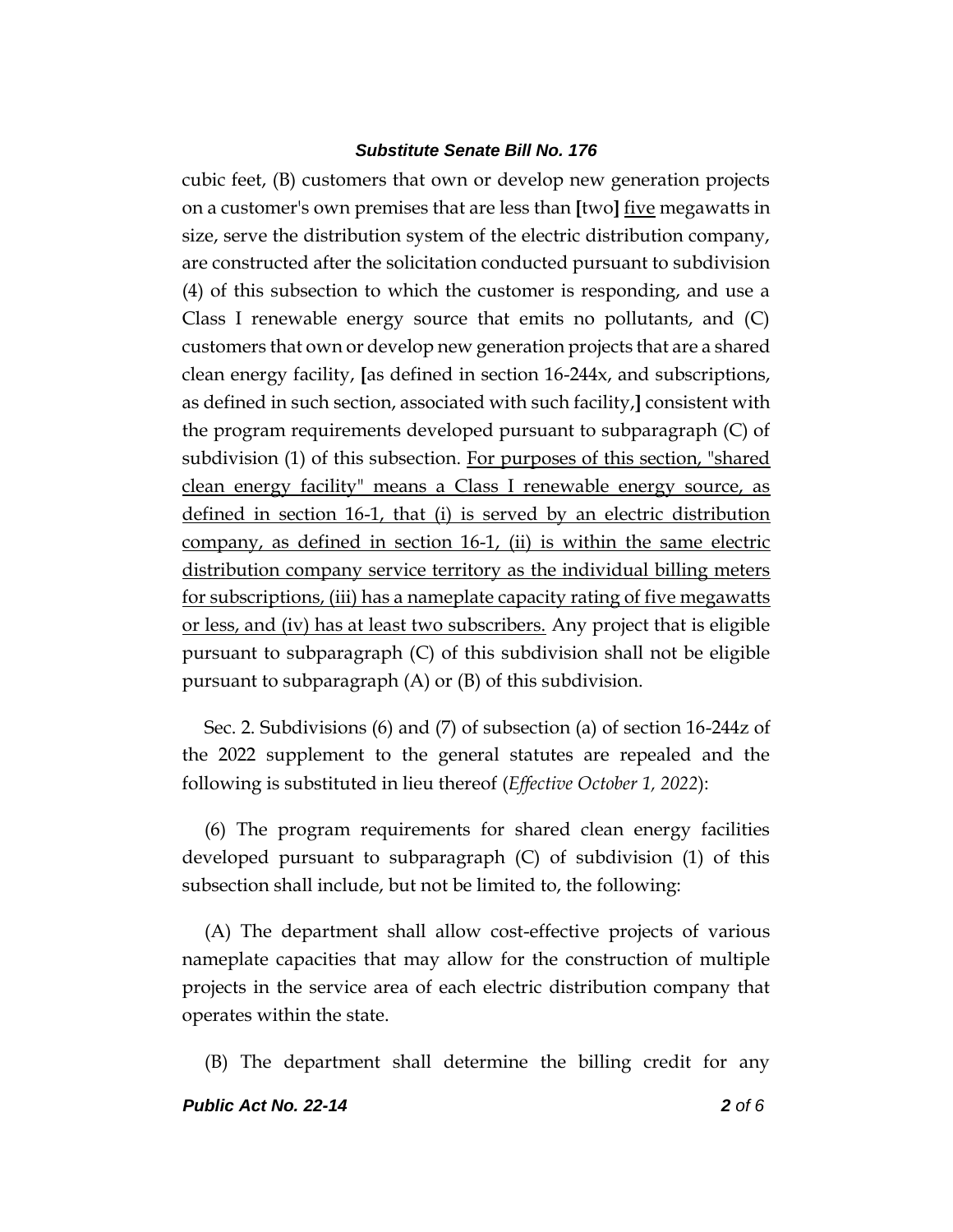subscriber of a shared clean energy facility that may be issued through the electric distribution companies' monthly billing systems, and establish consumer protections for subscribers and potential subscribers of such a facility, including, but not limited to, disclosures to be made when selling or reselling a subscription.

(C) Such program shall utilize one or more tariff mechanisms with the electric distribution companies for a term not to exceed twenty years, subject to approval by the Public Utilities Regulatory Authority, to pay for the purchase of any energy products and renewable energy certificates produced by any eligible shared clean energy facility, or to deliver any billing credit of any such facility.

(D) The department shall limit subscribers to (i) low-income customers, (ii) moderate-income customers, (iii) small business customers, (iv) state or municipal customers, (v) commercial customers, and (vi) residential customers who can demonstrate, pursuant to criteria determined by the department in the program requirements recommended by the department and approved by the authority, that they are unable to utilize the tariffs offered pursuant to subsection (b) of this section.

(E) The department shall require that (i) not less than **[**ten**]** twenty per cent of the total capacity of each shared clean energy facility is sold, given or provided to low-income customers, and (ii) **[**in addition to the requirement of clause (i) of this subparagraph,**]** not less than **[**ten**]** sixty per cent of the total capacity of each shared clean energy facility is sold, given or provided to low-income customers, moderate-income customers or low-income service organizations.

(F) The department may allow preferences to projects that serve lowincome customers and shared clean energy facilities that benefit customers who reside in environmental justice communities.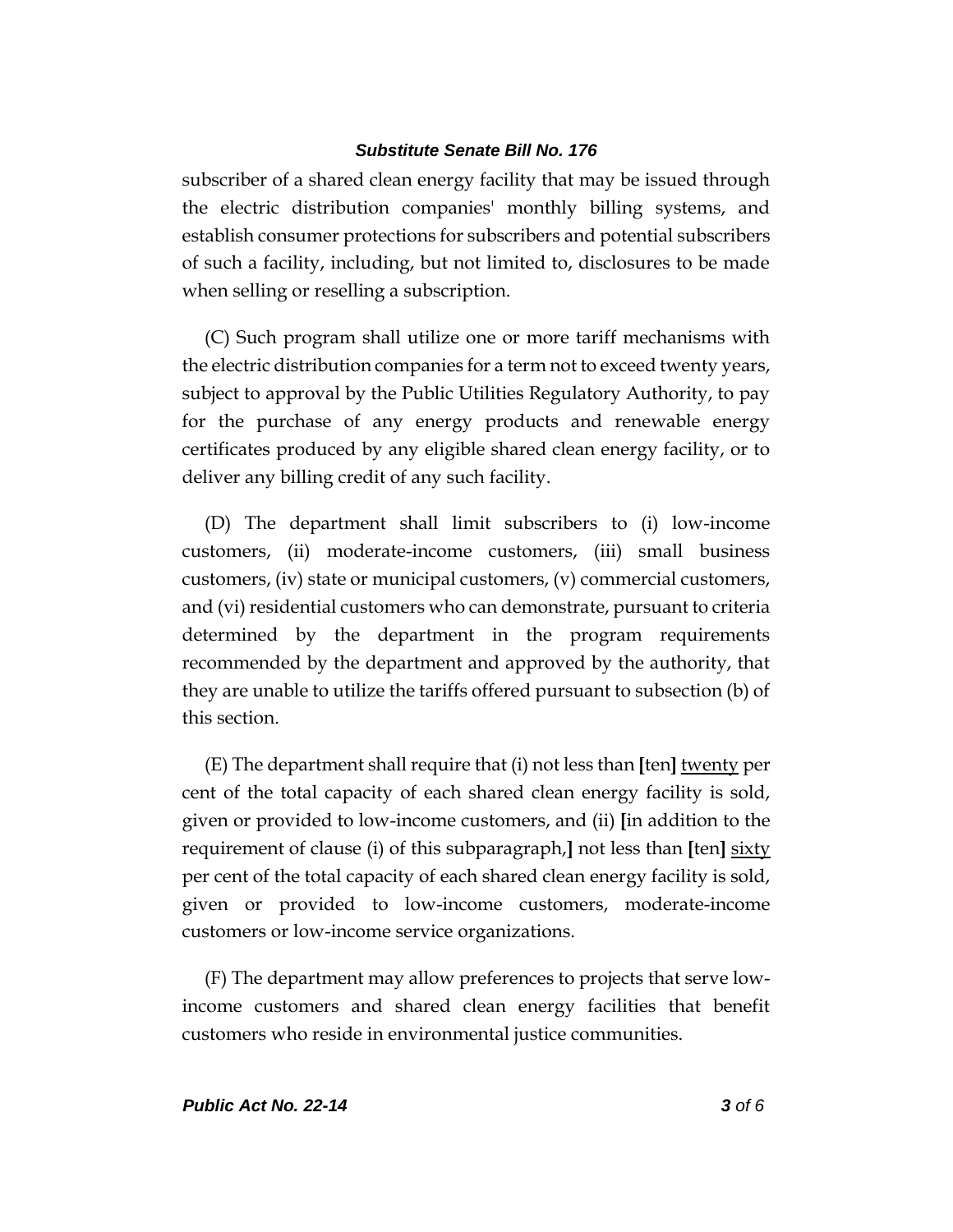(G) The department may create incentives or other financing mechanisms to encourage participation by low-income customers.

(H) The department may require that not more than fifty per cent of the total capacity of each shared clean energy facility is sold to commercial customers.

(7) For purposes of this subsection:

(A) "Environmental justice community" has the same meaning as provided in subsection (a) of section 22a-20a;

(B) "Low-income customer" means an in-state retail end user of an electric distribution company (i) whose income does not exceed **[**eighty**]** sixty per cent of the **[**area**]** state median income, **[**as defined by the United States Department of Housing and Urban Development,**]** adjusted for family size, or (ii) that is an affordable housing facility; **[**as defined in section 8-39a;**]**

(C) "Low-income service organization" means a for-profit or nonprofit organization that provides service or assistance to low-income individuals;

(D) "Moderate-income customer" means an in-state retail end user of an electric distribution company whose income is between **[**eighty**]** sixty per cent and one hundred per cent of the area median income as defined by the United States Department of Housing and Urban Development, adjusted for family size.

Sec. 3. Subparagraph (A) of subdivision (1) of subsection (c) of section 16-244z of the 2022 supplement to the general statutes is repealed and the following is substituted in lieu thereof (*Effective October 1, 2022*):

(c) (1) (A) The aggregate total megawatts available to all customers utilizing a procurement and tariff offered by electric distribution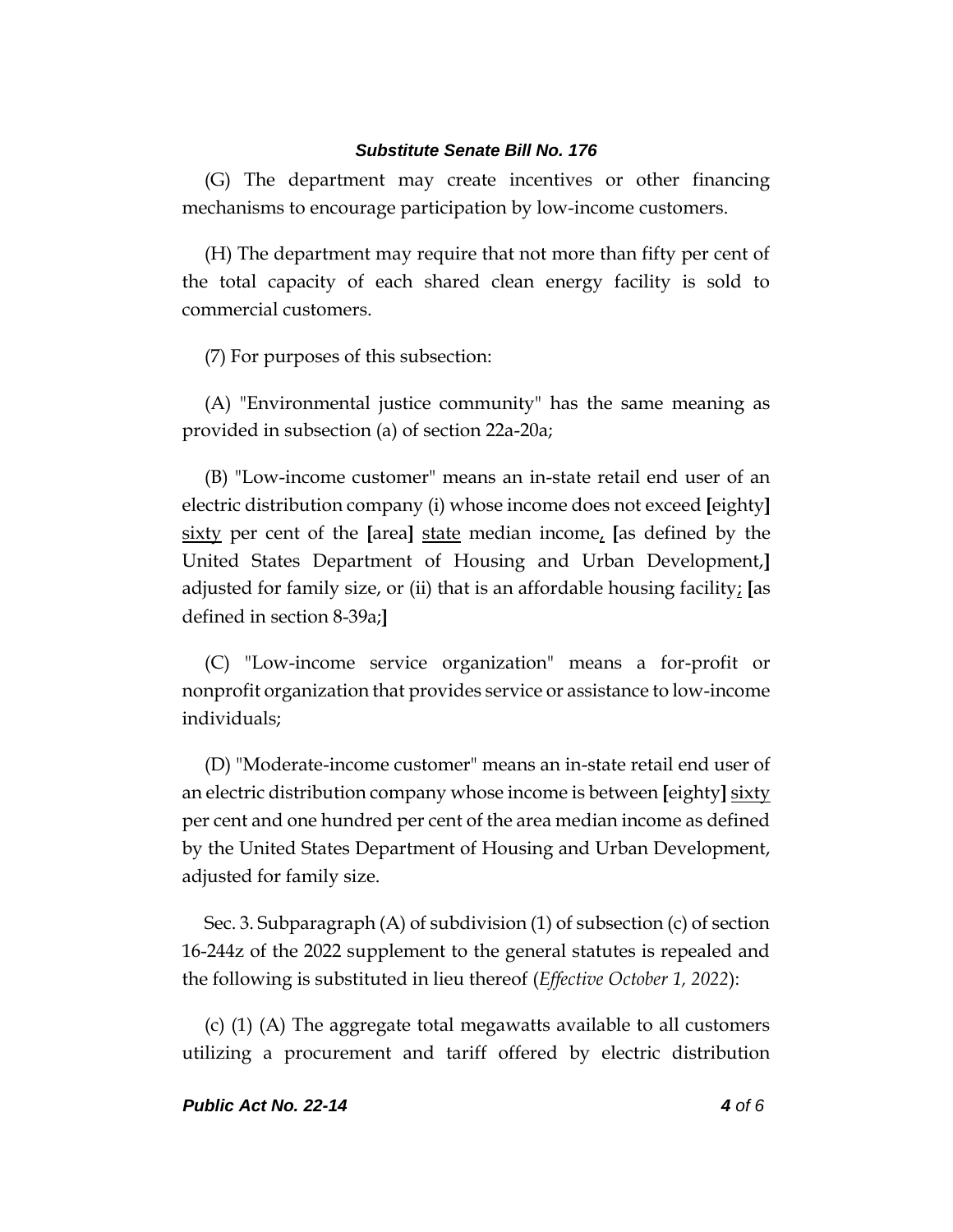companies pursuant to subsection (a) of this section shall be up to eighty-five megawatts in year one and increase by up to an additional **[**eighty-five**]** one hundred sixty megawatts per year in each of the years two through six of such a tariff, provided the total megawatts available to customers eligible under subparagraph (A) of subdivision (2) of subsection (a) of this section shall not exceed ten megawatts per year, the total megawatts available to customers eligible under subparagraph (B) of subdivision (2) of subsection (a) of this section shall not exceed **[**fifty**]** one hundred megawatts per year and the total megawatts available to customers eligible under subparagraph (C) of subdivision (2) of subsection (a) of this section shall not exceed **[**twenty-five**]** fifty megawatts per year. The authority shall monitor the competitiveness of any procurements authorized pursuant to subsection (a) of this section and may adjust the annual purchase amount established in this subsection or other procurement parameters to maintain competitiveness. Any megawatts not allocated in any given year shall **[**not**]** roll into the next year's available megawatts. The obligation to purchase energy and renewable energy certificates shall be apportioned to electric distribution companies based on their respective distribution system loads, as determined by the authority.

Sec. 4. Section 16-244z of the 2022 supplement to the general statutes is amended by adding subsection (f) as follows (*Effective October 1, 2022*):

(NEW) (f) Notwithstanding the size-to-load provisions of subdivision (4) of subsection (a) of this section, the entire rooftop space of a customer's own premises developed pursuant to subparagraph (B) of subdivision (1) of subsection (a) of this section and owned by a commercial or industrial customer may be used for purposes of electricity generation and participation in the solicitation conducted by each electric distribution company pursuant to subdivision (4) of subsection (a) of this section.

*Public Act No. 22-14 5 of 6* Sec. 5. (*Effective from passage*) The Office of Policy and Management